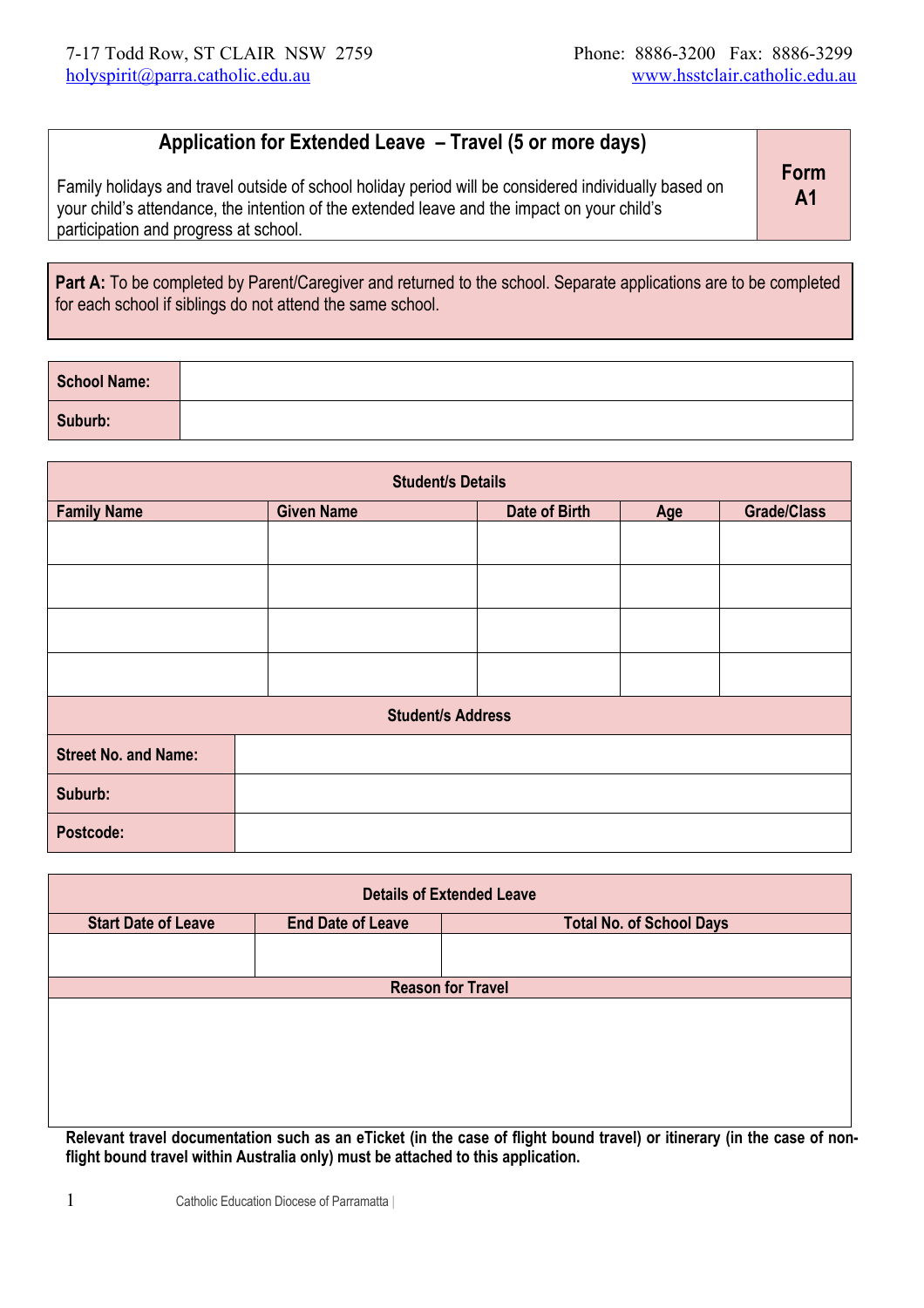| <b>Details of Prior Approved Extended Leave - Travel</b>                                                                                                                             |                                |                    |           |  |
|--------------------------------------------------------------------------------------------------------------------------------------------------------------------------------------|--------------------------------|--------------------|-----------|--|
| Are there any current or previous applications for extended leave during this current school year? (Please tick)<br>If yes, please provide details of previous extended leave below. |                                |                    | Yes<br>No |  |
| <b>Previous Leave Start Date</b>                                                                                                                                                     | <b>Previous Leave End Date</b> | No. of School Days |           |  |
|                                                                                                                                                                                      |                                |                    |           |  |

| <b>Parent/Caregiver Details</b> |  |                   |                                  |                  |  |
|---------------------------------|--|-------------------|----------------------------------|------------------|--|
| <b>Family Name</b>              |  | <b>Given Name</b> | <b>Relationship to Student/s</b> |                  |  |
|                                 |  |                   |                                  |                  |  |
| <b>Street No. and Name:</b>     |  |                   |                                  | Postcode:        |  |
| Suburb:                         |  |                   |                                  | <b>Phone No:</b> |  |

As the parent/caregiver and the applicant for the above mentioned student/s, I hereby apply for a Certificate of Extended Leave – Travel and understand that my child/children will be granted a period of extended leave upon acceptance by the Principal for the reason provided.

I understand that, if the application is accepted:

- o I am responsible for the supervision of the student/s during the period of extended leave
- o The accepted period of extended leave is limited to the period indicated
- o The accepted period of extended leave is subject to the conditions listed on the Certificate of Extended Leave
- o The period of extended leave will count towards my child's/children's absences from school.

I declare that the information provided in this application is to the best of my knowledge and belief; accurate and complete. I recognise that should statements in this application later prove to be false or misleading any decision made as a result of this application may be reversed. I further recognise that a failure to comply with any condition set out in the application may result in the provided period of extended leave being cancelled.

| Signature of Parent/Caregiver | <b>Date</b> |
|-------------------------------|-------------|
|                               |             |
|                               |             |

## **Privacy Statement**

The information provided will be used to process the student's Application for Extended Leave – Travel during the period indicated. It will only be disclosed for the following purposes:

- o General student administration relating to the education and welfare of the student
- o Communication with students and parents/caregivers
- o To ensure the health, safety and welfare of students, staff and visitors to the school
- o State and national reporting purposes
- o For any other purpose required by law

## **Once you have completed and signed this application, please return to the school Principal**